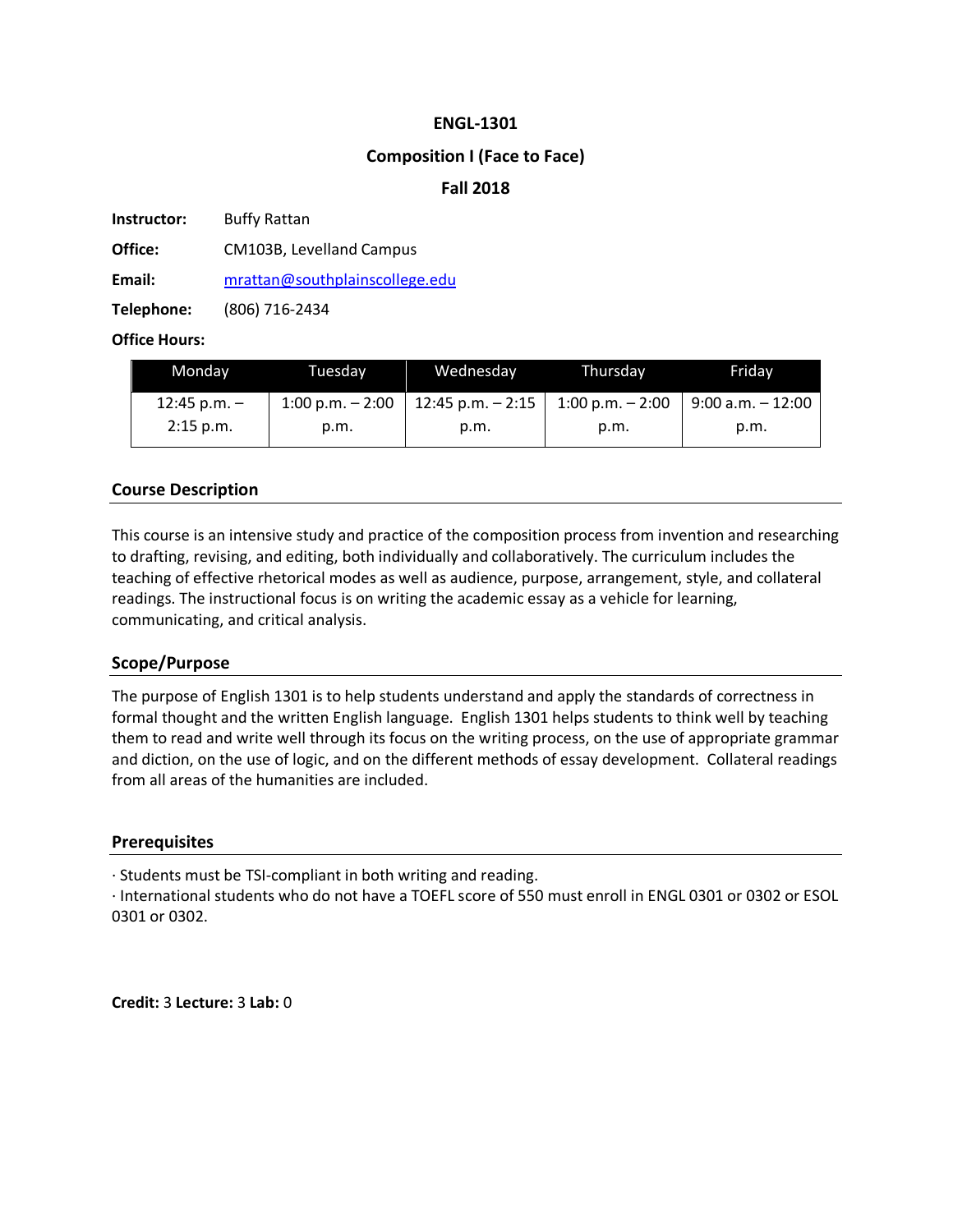## **Core Curriculum Objectives addressed**

- Communication skills—to include effective written, oral, and visual communication
- Critical thinking skills—to include creative thinking, innovation, inquiry, and analysis, evaluation and synthesis of information
- Teamwork—to include the ability to consider different points of view and to work effectively with others to support a shared purpose or goal
- Personal Responsibility—to include the ability to connect choices, actions, and consequences to ethical decision-making.

## **Student Learning Outcomes**

Upon successful completion of this course, students will:

- 1. Demonstrate knowledge of individual and collaborative writing processes.
- 2. Exhibit logic, unity, development, and coherence to create essays.
- 3. Develop ideas with appropriate support and attribution.
- 4. Write in a style appropriate to audience and purpose.
- 5. Read, reflect, and respond critically to a variety of texts.
- 6. Use edited American English, with an emphasis on correct grammar, punctuation, spelling, and mechanics, in academic essays.
- 7. Write a minimum of six 500-word essays.

#### **Supplies**

The following are the supply requirements for this course. Please bring them to class.

- 1. Loose leaf paper for notetaking
- 2. Highlighters and colored pens for revision and editing
- 3. Writing utensils

#### **Textbook**

You must purchase the book for this course. Because we will be referring to the textbook in our classroom discussions, you need to bring it with you every day to class.

1. Langan, John. *College Writing Skills with Readings.* 9th ed., McGraw-Hill, 2013

Book ISBN: 9781259988547

#### **Software Requirements**

You are required to have access to the following technologies:

- High-speed Internet connection
- Web browser
- Blackboard account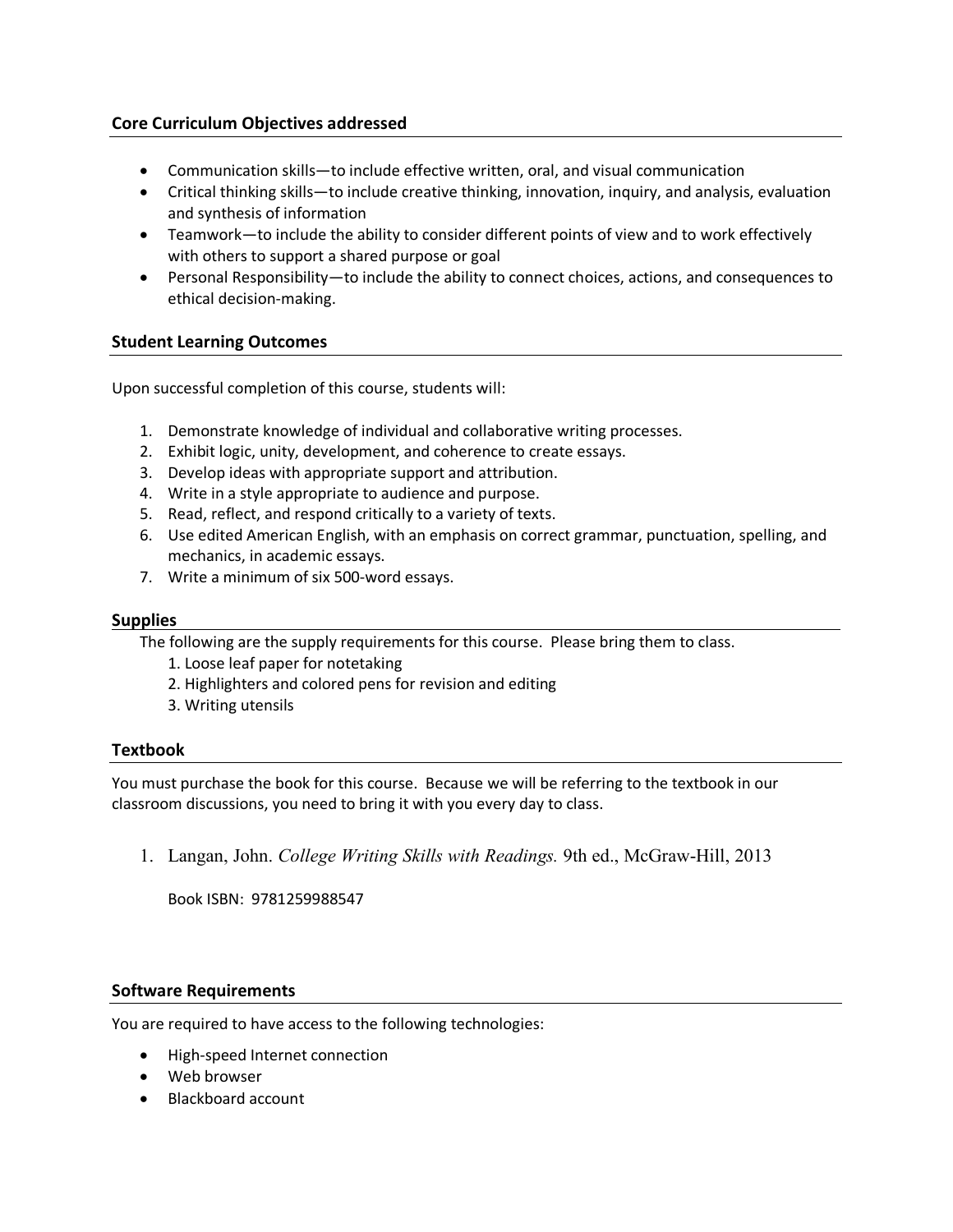• Word processing program (papers will only be accepted in .doc or .docx format)

The following technology is optional, but useful:

- Cell phone with text messaging capability
- Blackboard app for smart phones

#### **Communication**

You can reach me in one of three ways: you can email me using the Blackboard course email tool, call my office at 806-716-2434, or make an appointment to meet either in-person or via video conference using Collaborate in Blackboard.

I return calls during business hours only: Monday – Thursday, 8:00 a.m. – 4:00 p.m., and Friday, 8:00 a.m. – noon. I do not return calls received outside of these hours until the next business day. Also, keep in mind that I spend part of each day in the classroom.

I request that students limit the use of email to quick questions and requests. A discussion during office hours is the best way for us to address more complex questions and concerns about the course. As I receive a lot of email on any given day, it may take 24 to 48 hours for me to respond to your email. This is going to require some planning on your part; you won't be able to wait until the last minute to complete assignments.

We will use the Blackboard email tool exclusively for this course; you may access it via the "Course Email" link within our Blackboard course. To help me stay organized, I request that you use the Blackboard email tool within our course instead of my South Plains College email address.

I also request that you register to receive text alerts for this course (instructions will be in Blackboard on the first day of class). I will frequently text reminders, and if you're registered for the text alert service, you'll have the most current information.

#### **Attendance and Participation Policy**

To be successful in this course, you must attend consistently and punctually and participate fully. Your attendance and participation grade is worth 5% of your final grade.

Students who are late, absent, or leave early will receive a 0 for that day. Additionally, students who are unable to participate in discussion when called upon will receive a 0 for that day.

Students who accumulate four absences and are not passing the class with a 60 or higher will be dropped from the class. Two tardies will equal one absence. Leaving class early will count as a tardy.

Be advised – I do not accept late work for any reason. If you are absent, you are still required to complete the assigned work by the indicated due date.

Please notify me when you are going to be out of town for a school sponsored event. I will let you work ahead so that you don't miss any deadlines. However, please know that no exceptions will be made to the late assignment policy.

#### **Grading Policy**

Your final grade in this course will be based upon your performance on course projects. Each area of your work will make up a specific percentage of your final grade in this course.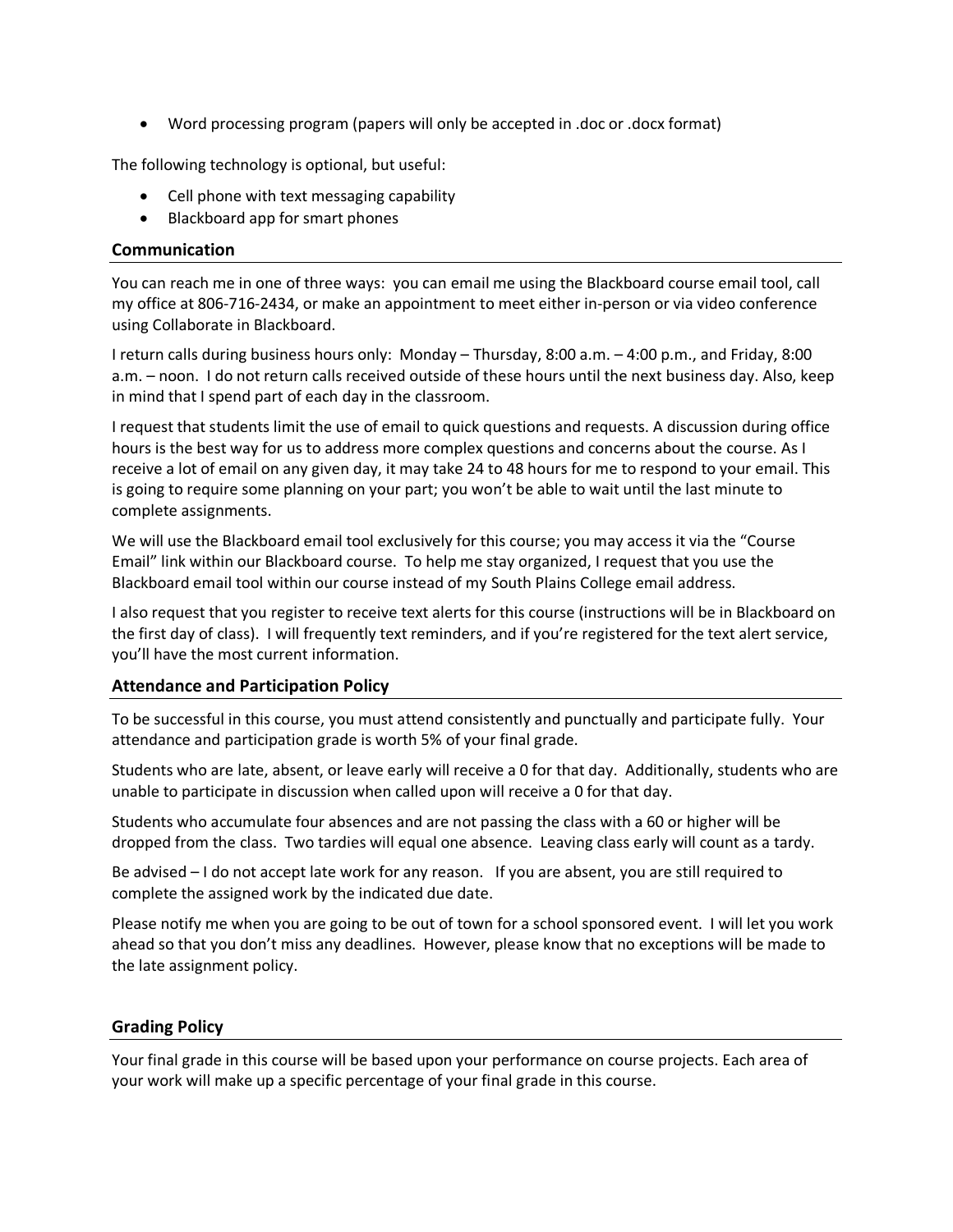Final grades will be assigned based on the following percentages:

| <b>Essays</b>                           | 40% |
|-----------------------------------------|-----|
| <b>Essay Exams</b>                      | 10% |
| <b>Small Group Workshops</b>            | 10% |
| <b>Final Drafts</b>                     | 20% |
| <b>NROC Exercises (average of all)</b>  | 20% |
| <b>Response Papers (average of all)</b> | 20% |
| <b>Participation (average of all)</b>   | 5%  |
| <b>Module Packets (average of all)</b>  | 10% |
| <b>Course Post-Test (Final)</b>         | 5%  |

It is up to you to monitor your average and course progress. If at any time you feel that you need to discuss your course progress with me, it is your responsibility to make contact.

## **Essays**

You will be required to submit three full essays. There will be several steps to complete for each essay. The first step is the completion of an essay exam. The second is participation in a small group workshop. The third is the submission of a revised draft. If you do not complete the essay exam, you won't be able to participate in the small group workshop, lowering your grade further. Due dates and specific assignment details can be found in the module folders in Blackboard. Late work will not be accepted for any reason.

#### **Response Papers**

You will be required to write three response papers for this course – one for each module. Instructions for these assignments can be found in Blackboard. These assignments will be worth 20% of your final grade. I do not accept late work for any reason.

#### **Reading Assignments and Video Lectures**

Mandatory, assigned reading is required for this course; you are also required to watch recorded video lectures. Reading and video lecture assignments can be found in Blackboard.

#### **NROC Coursework**

Several NROC exercises must be completed over the course of the semester. Availability and due dates are available on the course calendar. NROC exercises will help you review your grammar and help you improve your reading skills and think about the writing process. You will access these assignments via Blackboard. Averaged together, these assignments are worth 20% of your final grade. I do not accept late submissions for any reason.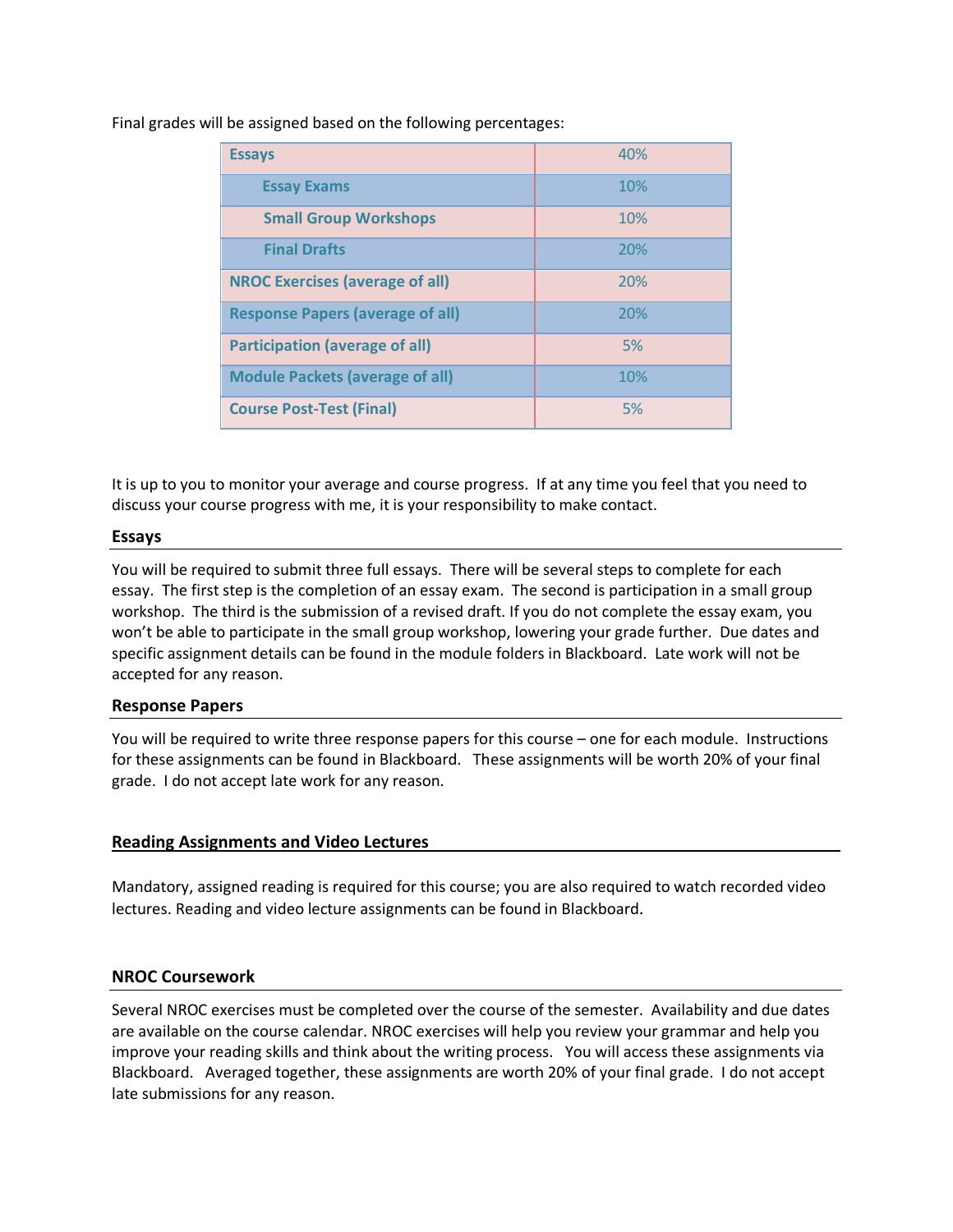## **In-Class Computer and Cell Phone Use**

Students will not be allowed to use personal electronics in this course, including but not limited to cell phones, tablets, or laptop computers unless previously agreed to by the instructor. Failure to adhere to this policy will affect your attendance and participation grade. If it is a persistent issue, you will be asked to leave class.

## **Academic Integrity**

It is the aim of the faculty of South Plains College to foster a spirit of complete honesty and a high standard of integrity. The attempt of any student to present as his or her own any work which he or she has not honestly performed is regarded by the faculty and administration as a most serious offense and renders the offender liable to serious consequences and possible suspension. Please refer to the SPC General Catalog regarding consequences for cheating and plagiarism,

Plagiarism violations include, but are not limited to, the following:

- 1. Turning in a paper that has been purchased, borrowed, or downloaded from another student, an online term paper site, or a mail order term paper mill;
- 2. Cutting and pasting together information from books, articles, other papers, or online sites without providing proper documentation;
- 3. Using direct quotations (three or more words) from a source without showing them to be direct quotations and citing them; or
- 4. Giving an in-text citation only at the end of a paragraph.

Cheating violations include, but are not limited to, the following:

- 1. Obtaining an examination by stealing or collusion;
- 2. Discovering the content of an examination before it is given;
- 3. Using an unauthorized source of information (notes, textbook, text messaging, internet) during an examination, quiz, or homework assignment;
- 4. Entering an office or building to obtain unfair advantage;
- 5. Taking an examination for another;
- 6. Altering grade records; or
- 7. Copying another's work during an examination or on a homework assignment.

**\*\*Do not, under any circumstances, turn in another student's work as your own. Do not, under any circumstances, give your work to anyone else to turn in as their own. Do not copy and paste from the Internet. All of these situations are representative of academic dishonesty and will be treated as such.\*\***

#### **Due Dates**

Due dates are posted in Blackboard, and are firm. I do not grant extensions or allow late work for any reason. Work submitted after the due date will not be evaluated and will receive a grade of 0.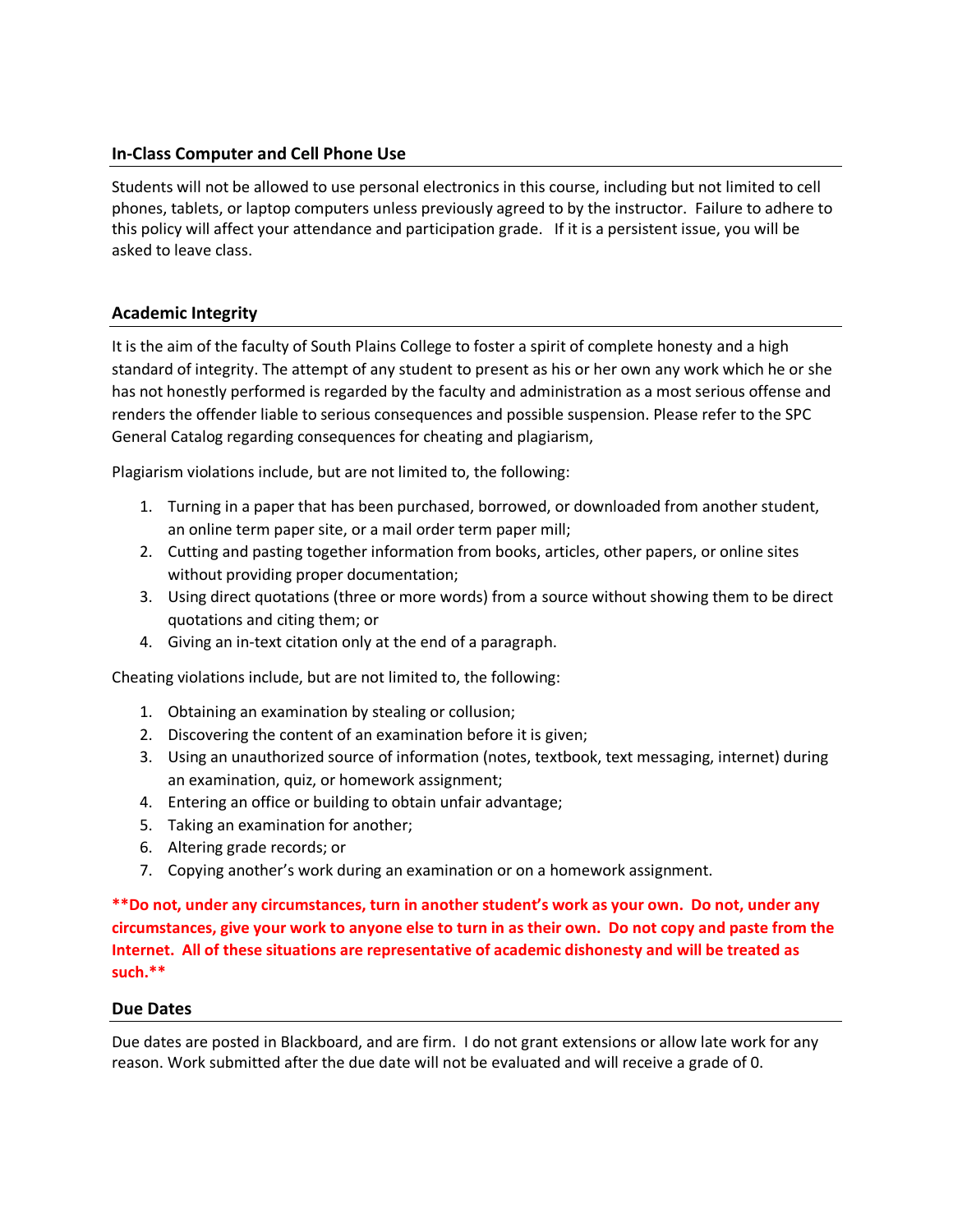## **Assignment Submission**

I cannot accept any assignment via email, for any reason. All files must be submitted via the assignment tool in the Blackboard modules. It is your responsibility to make sure the assignment submitted properly before the due date. No documents will be accepted after the submission deadline has passed for any reason.

Additionally, all files must be submitted as .docx documents (Microsoft Word). I cannot accept .pdf, .pages, .odt, .rtf, or .txt files.

### **Disclaimer**

Because we will use Blackboard to conduct a portion of this class, please note that the materials you may be accessing in chat rooms, bulletin boards or unofficial web pages are not officially sponsored by South Plains College. The United States Constitution rights of free speech apply to all members of our community regardless of the medium used. We disclaim all liability for data, information or opinions expressed in these forums.

## **Special Services**

Students with disabilities, including but not limited to physical, psychiatric, or learning disabilities, who wish to request accommodations in this class should notify the Special Services Office early in the semester so that the appropriate arrangements may be made. In accordance with federal law, a student requesting accommodations must provide acceptable documentation of his/her disability to the Special Services Coordinator. For more information, call or visit the Special Services Office in the Student Services Building, 806-894-9611, extension 2529.

#### **Health and Wellness**

Any student needing individual counseling for issues such as depression, anxiety, adjustment to college, stress management, and substance abuse may visit the Health and Wellness Center to chat, confidentially, with licensed mental health professionals who provide services free of charge to current SPC students. Call or visit on Levelland Campus 806-716-2529 from 8:00 am – 4:00 pm

#### **Student Code of Conduct**

Any successful learning experience requires mutual respect on the part of the student and the instructor. Neither instructor nor student should be subject to others' behavior that is rude, disruptive, intimidating, aggressive, or demeaning**. Student conduct which disrupts the learning process or is deemed disrespectful or threatening shall not be tolerated and may lead to disciplinary action and/or removal from class.**

#### **Discrimination Policy**

It is the policy of this instructor not to discriminate on the basis of age, color, disability, ethnicity, gender, national origin, race, religion, sexual orientation, or veteran status.

# **Diversity Policy**

In this class, the instructor will endeavor to establish and support an environment that values and nurtures individual and group differences and encourages engagement and interaction. Understanding